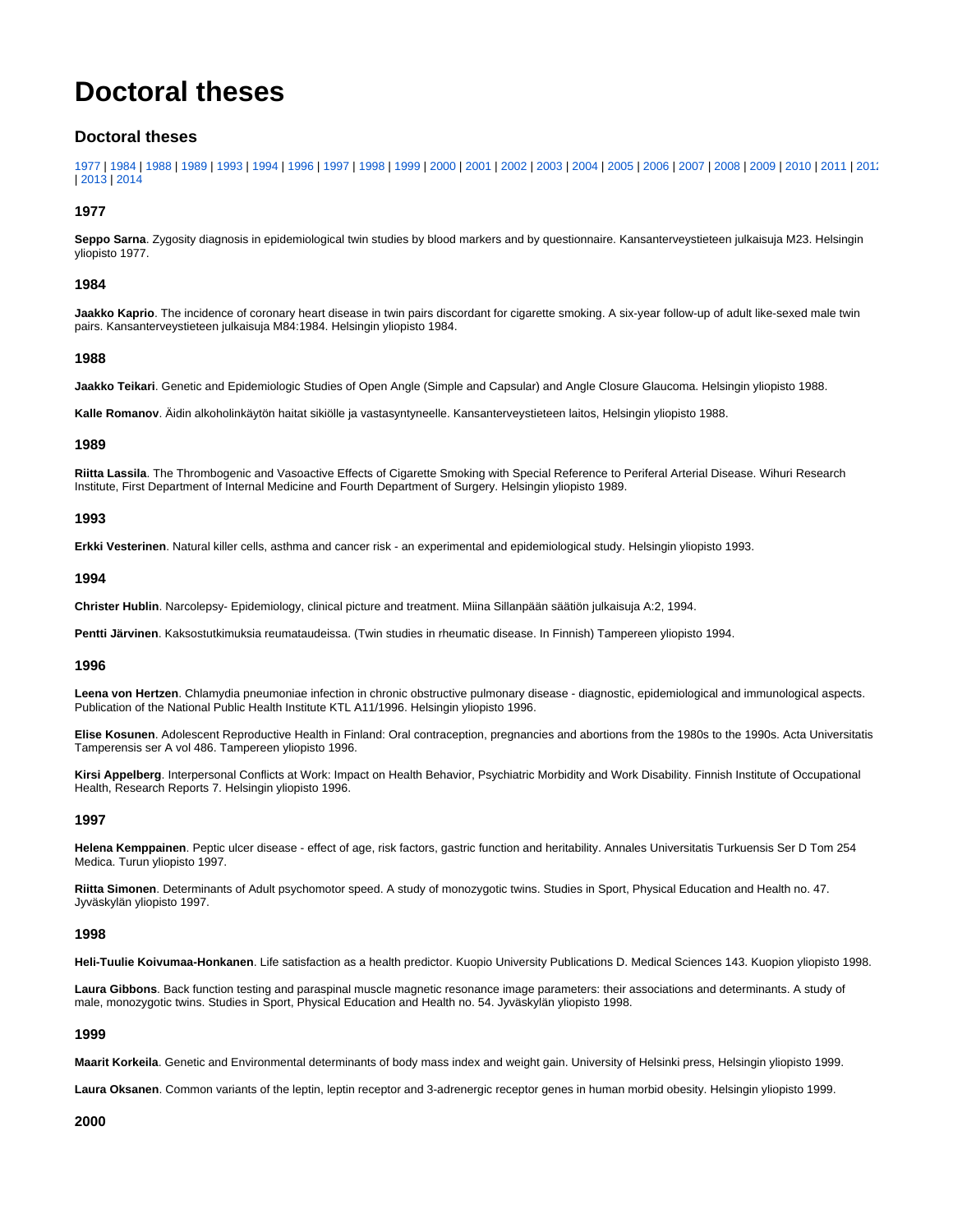**Maija Räsänen**. Familial Aggregation and Risk Factors for Asthma and Hay Fever among Finnish Adolescent Twins - a Twin Family Study, Helsingin yliopisto 2000.

**Karri Silventoinen**. Body height: determinants and associations with social position and adult health. Helsingin yliopisto 2000.

**Mikko Kallela**. Clinical Characteristics and Pathophysiological Mechanisms of Familial Migraine with and without Aura. Helsingin yliopisto 2000.

#### <span id="page-1-0"></span>**2001**

**Miina Öhman**. The search for genes predisposing to Obesity. Helsingin yliopisto 2001.

**Danielle M Dick**. Genes, environments and interactions: specifying influences on alcohol use and related phenotypes. Indianan yliopisto 2001.

**Mika Palvanen**. Upper Body fractures in older adults: epidemiology and injury mechanisms. Tampereen yliopisto 2001.

#### <span id="page-1-1"></span>**2002**

**Maija Harrela**. Twin and Epidemiological Studies on Insulin-like growth factor binding protein I, relationships to insulin sensitivity and cardiovascular risk. Helsingin yliopisto 2002.

**Elisa Huovinen**. An epidemiological study of occurrence, prognosis and predisposing factors of adult asthma. Helsingin yliopisto 2002.

**Marja Aarnio**. Leisure-time physical activity in late adolescence - a cohort study of stability, correlates and familial aggregation in twin boys and girls (Nuorten liikunta- ja terveystottumukset). Kuopion yliopiston julkaisuja D. Lääketiede. ISBN 951-781-892-0. Kuopion yliopisto, 2002.

# <span id="page-1-2"></span>**2003**

**Paula Heinonen**. A Three Amino Acid Deletion Variant in the alfa2B -adrenergic Receptor. Identification and Clinical Association Studies. Turun yliopisto 2003.

**Sofia Carlsson**. Weight history, low birth weight, alcohol consumption and type 2 diabetes. Karoliininen instituutti 2003.

**Tiina Milan**. Genetic and Lifestyle Determinants in Skin Cancer: Study of the Nationwide Twin and Cancer Registry Conorts. Turun yliopisto 2003.

**Laura Jartti** Markers of subclinical atherosclerosis. A study of middle-aged male twins discordant for migration from Finland to Sweden. Turun yliopisto 2003.

**Riitta Marttila**. Epidemiological and genetic study of respiratory distress syndrome in preterm infants. Specific aspects of twin and multiple births. Oulun yliopisto 2003.

**Kirsi Lillberg**. Psychological Stress, Personality and Risk of Breast Cancer: Follow-up Studies in the Finnish Twin Cohort. Helsingin yliopisto 2003.

#### <span id="page-1-3"></span>**2004**

**Torsten Winter**. Nuorten raittius ja siihen vaikuttavat tekijät (Abstinence and its determinants among youths). Helsingin yliopisto 2004. [\[read](http://urn.fi/URN:ISBN:952-10-1592-6)]

**Karl Gertow**. Fatty acid transport proteins. Karoliininen instituutti 2004.

**Päivi Laitinen**. Genetic defects of calcium and potassium signaling in inherited ventricular arrhythmias. Helsingin yliopisto 2004. [[read](http://urn.fi/URN:ISBN:952-10-1721-X)]

**Elina Vierikko**. Genetic and Environmental effects on Aggression. Jyväskylän yliopisto 2004

**Katja Kannisto**. The metabolic Syndrome - Studies on Thrifty Genes. Karoliininen instituutti 2004

**Miika Hernelahti**. Physical activity, inherited characteristics, and hypertension. Helsingin yliopisto 2004. [\[read\]](http://urn.fi/URN:ISBN:952-10-2091-1)

**Anna Keski-Rahkonen**. Genetic and environmental influences on body image, disordered eating, and weight control. Helsingin yliopisto 2004. [[read\]](http://urn.fi/URN:ISBN:952-10-2143-8)

**Kirsi Pietiläinen**. Born to be heavy? Determinants of body size from birth to early adulthood. Helsingin yliopisto 2004.

# <span id="page-1-4"></span>**2005**

**Heidi Fodstad**. Genetic and functional studies of severe ventricular arrythmias. Helsingin yliopisto 2005. [\[read](http://urn.fi/URN:ISBN:952-10-2602-2)]

Hanna Harno. Migraine and episodic ataxia type 2: a clinical, genetic, neurotologic, and magnetic resonance spectroscopy study. Helsingin yliopisto 2005. **I**read]

**Tuula Kieseppä**. A twin study on genetic and enviromental factors in bipolar disorder. Helsingin yliopisto 2005. [[read\]](http://urn.fi/URN:ISBN:951-740-563-4)

**Jussi Hirvonen**. Brain dopamine receptors and genetic risk for schizophrenia - A twin study using positron emission tomography. Turun yliopisto 2005.

**Mari Kaunisto**. Assignment of Genetic loci and Variants predisposing to migraine with aura and episodic ataxia type 2. Helsingin yliopisto 2005. [\[read](http://urn.fi/URN:ISBN:952-10-2709-6)]

<span id="page-1-5"></span>**Elina Suviolahti**. Search for genetic variants conferring susceptibility to obesity and related metabolic traits. Helsingin yliopisto 2005. [[read\]](http://urn.fi/URN:ISBN:951-740-577-4)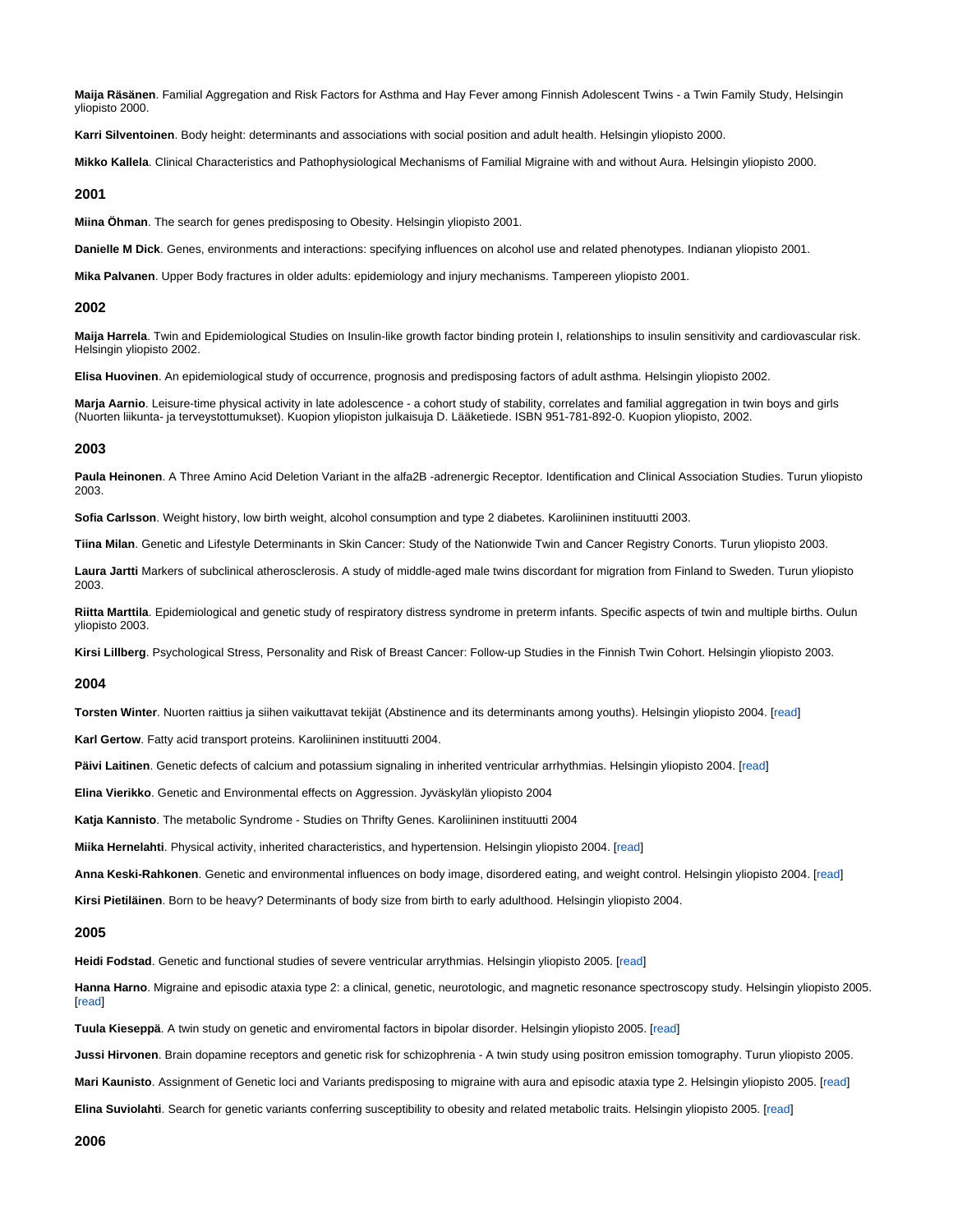**Annina Ropponen**. Heredity, other constitutional structural and behavioral factors in back function tests. Kuopion yliopisto 2006. [[read\]](http://julkaisut.jyu.fi/?id=951-39-2396-7)

**Varpu Penninkilampi**. Implications of co-twin dependence for twins' social interactions, mental health and alcohol use - A follow-up study of Finnish twins from adolescence to early adulthood. Helsingin yliopisto 2006. [\[read](http://urn.fi/URN:ISBN:952-10-3194-8)]

**Satu Pajala**. Postural Balance and Susceptibility to Falls in Older Women - Genetic and environmental influences in single and dual task situations. Jyväskylän yliopisto 2006. [[read\]](http://julkaisut.jyu.fi/?id=951-39-2572-2)

**Kristiina Tiainen**. Genetics of skeletal muscle characteristics and maximal walking speed among older females twins. Jyväskylän yliopisto 2006. [\[read](http://julkaisut.jyu.fi/?id=951-39-2653-2)]

**Jarna Hannukainen**. The Effects of Increased Physical Activity and Aerobic Fitness on Healthy Monozygotic Twins. With special reference to heart and skeletal muscle. Turun yliopisto 2006.

### <span id="page-2-0"></span>**2007**

**Valma Harjutsalo**. Familial aggregation of type 1 diabetes and diabetic nephropathy in Finland. Helsingin yliopisto 2007. [[read\]](http://urn.fi/URN:ISBN:978-951-740-647-5)

**Ebba Hedlund**. International migration and coronary heart disease. Tukholman yliopisto 2007. [\[read](http://diss.kib.ki.se/2007/978-91-7357-329-0/)]

**Reeta Rintamäki**. Mood in association with dietary nutrient intakes and sleep length. Kuopion yliopisto 2007.

**Theo G. M. van Erp**. Hippocampus and Memory abnormalities in Schizophrenia. Contributions of Genes and Environment. Utrechtin yliopisto 2007. [[read](http://igitur-archive.library.uu.nl/dissertations/2007-0511-200343)]

#### <span id="page-2-1"></span>**2008**

**Ulla Broms**. Nicotine Dependence and Smoking Behaviour: A genetic and epidemiological study. Helsingin yliopisto 2008. [\[read](http://urn.fi/URN:ISBN:978-952-10-1378-2)]

**Suoma Saarni**. Obesity, Smoking and Dieting. Helsingin yliopisto 2008. [\[read](http://urn.fi/URN:ISBN:978-952-10-1376-8)]

**Kaisu Keskitalo**. A matter of taste: genetic and environmental influences on responses to sweetness. Helsingin yliopisto 2008. [\[read](http://urn.fi/URN:ISBN:978-951-740-782-3)]

**Antti Knaapila**. Genetic and environmental influences on human responses to odors. Helsingin yliopisto 2008. [[read\]](http://urn.fi/URN:ISBN:978-951-740-837-0)

**Erja Portegijs**. Asymmetrical lower-limb muscle strength deficit in older people. Jyväskylän yliopisto 2008.

**Jussi Naukkarinen**. Molecular Background of Common Dyslipidemias. Helsingin yliopisto 2008. [\[read\]](http://urn.fi/URN:ISBN:951-740-774-8)

**Anu Koskela**. The brain serotonin transporter binding in young adults; methodological considerations and association with Bulimia Nervosa and acquired obesity. Helsingin yliopisto 2008. [[read](http://urn.fi/URN:ISBN:978-952-10-4923-1)]

**Hanna Kuusisto**. Multiple Sclerosis in Twins. A Finnish Twin Cohort study on genetic and environmental factors. Tampereen yliopisto 2008. [[read\]](http://acta.uta.fi/teos.php?id=11105)

**Karoliina Wehkalampi**. Timing of puberty: Genetic regulation. Helsingin yliopisto 2008. [\[read](http://urn.fi/URN:ISBN:978-952-10-5124-1)]

**Ruut Virtanen**. Epidemiological studies of childhood and adolescence headache. Turun yliopisto 2008. [\[read](https://oa.doria.fi/handle/10024/42195)]

# <span id="page-2-2"></span>**2009**

**Marja Heinonen-Guzejev**. Noise sensitivity - medical, psychological and genetic aspects. Helsingin yliopisto 2009. [[read\]](http://urn.fi/URN:ISBN:978-952-10-5177-7)

**Anu Raevuori**. Male eating disorders and related traits : Genetic epidemiological study in Finnish twins. Helsingin yliopisto 2009. [\[read](http://urn.fi/URN:ISBN:978-952-10-4857-9)]

**Päivi Tikka-Kleemola**: Identification of Loci for Migraine with Aura. Helsingin yliopisto 2009. [\[read](http://urn.fi/URN:ISBN:978-952-10-5607-9)]

# <span id="page-2-3"></span>**2010**

 $\mathbf{1}$ 

Minna Mänty: Early Signs of Mobility Decline and Physical Activity Counseling as a Preventive Intervention in Older People. Jyväskylän yliopisto 2010. [\[read](http://urn.fi/URN:ISBN:978-951-39-3882-6)

**Elina Sihvola**: Early-Onset Depressive Disorders, Related Mental Health Disorders and Substance Use – A Prospective, Longitudinal Study of Finnish Twins Born 1983-1987. Helsingin yliopisto 2010. [[read\]](http://urn.fi/URN:ISBN:978-952-10-4860-9)

**Timo Verneri Anttila**: Identification of Genetic Susceptibility Loci for Migraine. Helsingin yliopisto 2010. [\[read](http://urn.fi/URN:ISBN:978-952-10-6337-4)]

**Tuija Mikkola**: Genetic and Environmental Contributions to Bone Structural Strength in Postmenopausal Women. Jyväskylän yliopisto 2010. [\[read](http://urn.fi/URN:ISBN:978-951-39-4069-0)]

**Noora Scheinin**: Early Detection of Alzheimer's Disease -amyloid Pathology. Turun yliopisto 2010. [\[read](http://urn.fi/URN:ISBN:978-951-29-4288-6)]

**Jenni Kulmala**: Visual Acuity in Relation to Functional Performance, Falls and Mortality in Old Age. Jyväskylän yliopisto 2010. [[read\]](http://urn.fi/URN:ISBN:978-951-39-3958-8)

**Eero Vuoksimaa**: Origins of the Sex Differences in Handedness and Mental Rotation Ability: Genetic, Environmental and Hormonal Effects. Helsingin yliopisto 2010. [\[read](http://urn.fi/URN:ISBN:978-952-10-6654-2)]

<span id="page-2-4"></span>**Hanna-Reetta Lajunen**: Leisure Activities and Obesity in Adolescence – A follow-up study among twins. Helsingin yliopisto 2010. [[read\]](http://urn.fi/URN:ISBN:978-952-10-4862-3)